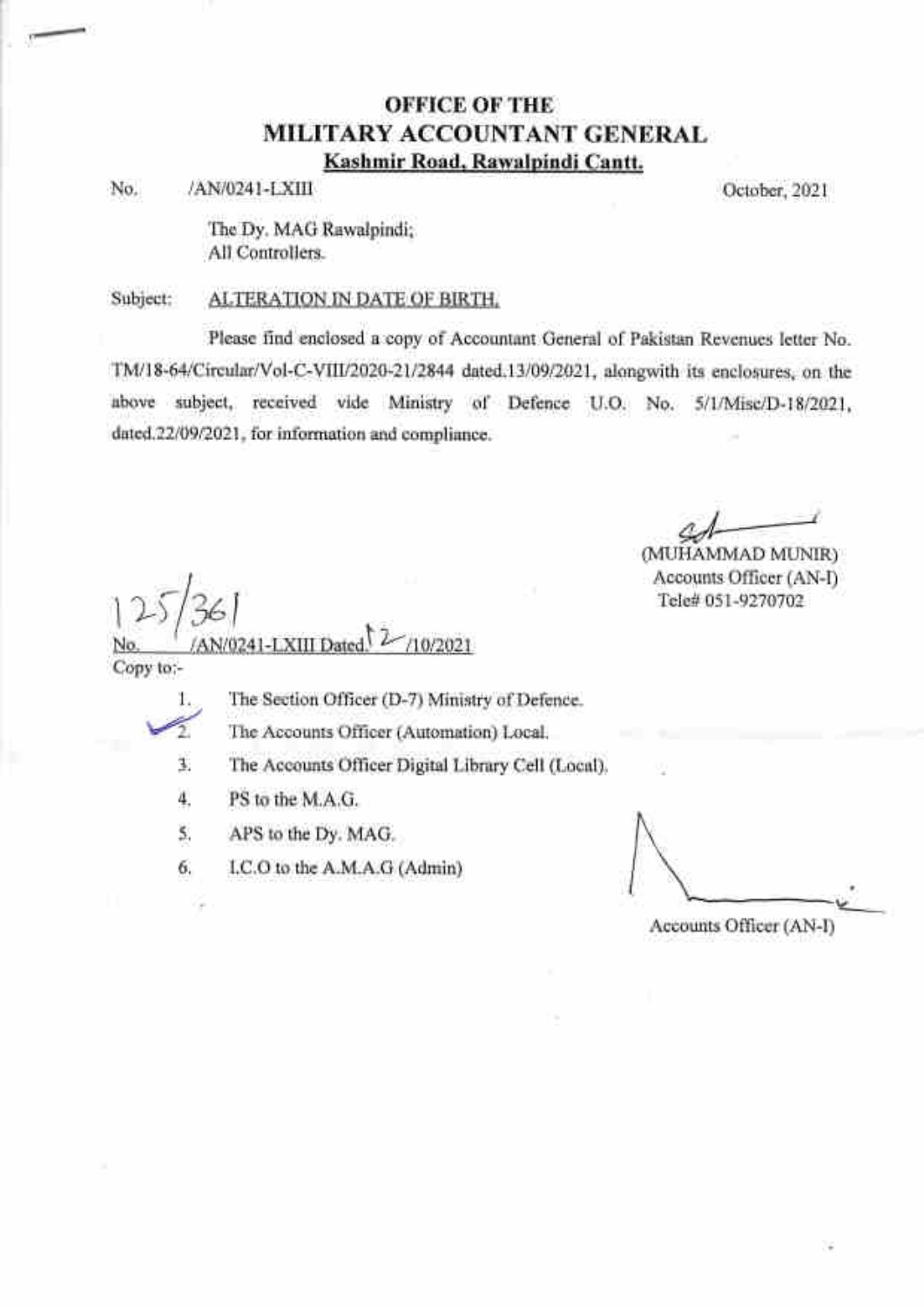### **GOVERNMENT OF PAKISTAN** MINISTRY OF DEFENCE (DEFENCE DIVISION) \*\*\*\*\*



# Subject: - **ALTERATION IN DATE OF BIRTH**

Kindly find enclosed copy of Accountant General Pakistan Revenues letter No. TM/18-64/Circular/Col-C-VIII/2020-21/2844 dated 13<sup>th</sup> September, 2021, alongwith its enclosures, on the above cited subject, for information and compliance, please.

ficer

MAG, Pakistan Military Accounts Deptt, Rawalpindi Surveyor General, Survey of Pakistan, Rawalpindi DG, Military Lands & Cantonments, Rawalpindi DG, Pakistan Armed Services Board, Rawalpindi DG, Pakistan Maritime Security Agency, Karachi DG, FGEIs (C/G) Directorate, Rawalpindi Dte Gen, ISI, Islamabad Director (Admin) ISHQ, Chaklala, Rawalpindi SD Dte (SD-1), GHQ, Rawalpindi Director (Admin) AHQ, Islamabad Director (Admin), NHQ, Islamabad

# Min of Def.u.o.No. 5/1/Misc/D-18/2021 dated 22<sup>nd</sup> Sept, 2021

Copy for information to: -

### Snr JS-V, JS-I, JS-II, JS-IV, JS-VII, DS (Army-C), DCM APS to JS-III

Copy for information, with reference to their letter quoted above to:-

Office of the Accountant General Pakistan Revenues (Tanveer Ahmed) Deputy Accountant General (Sr), G-8/4, Islamabad.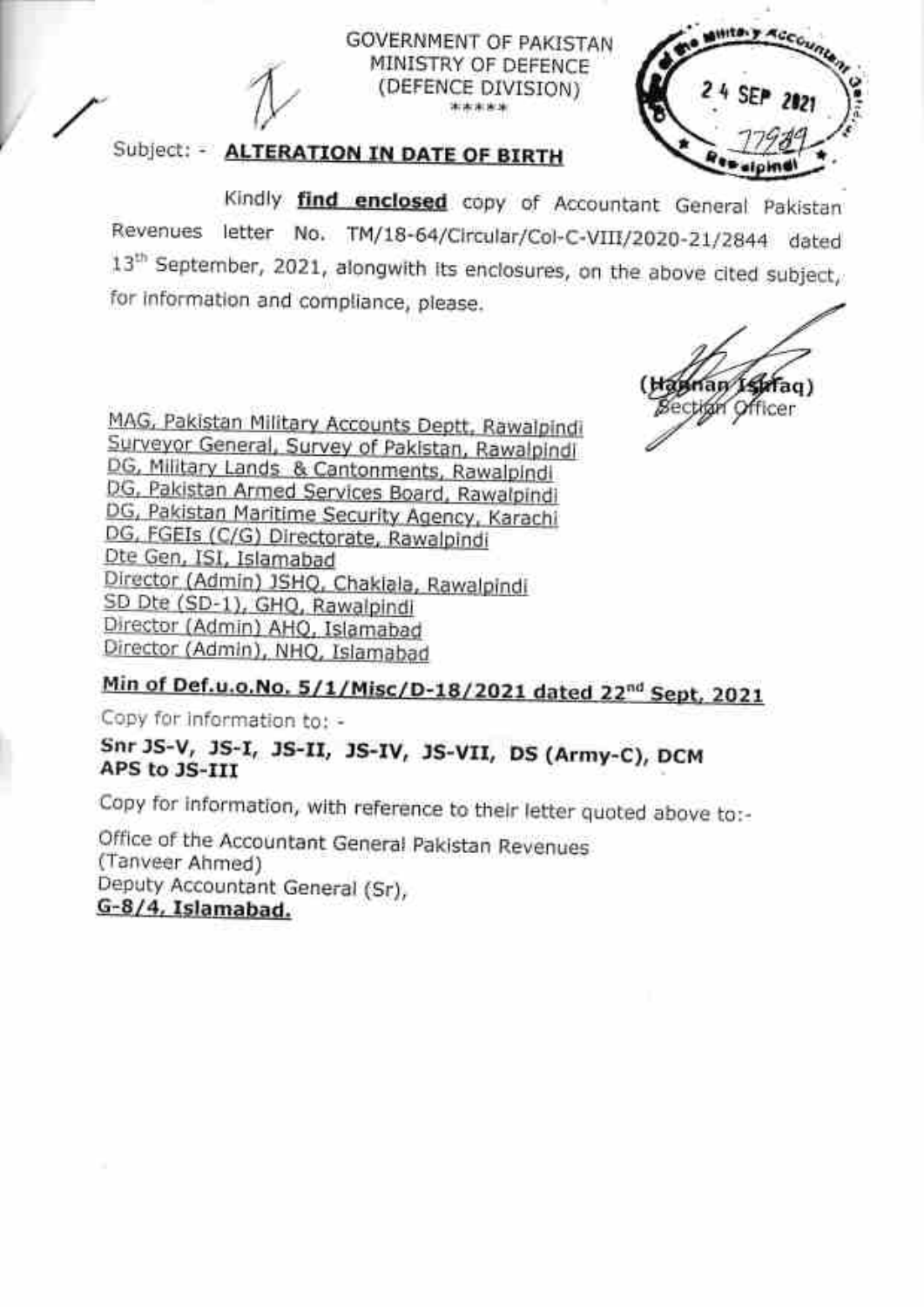OFFICE OF THE **ACCOUNTANT GENERAL PAKISTAN REVENUES** G-8/4, ISLAMABAD Tel: 051-9260372 www.agpr.gov.pk No. TM/13-64/Circular/Vol-C-VIII/2020-21/2844 Dated: 13-09-2021. To The Accounts Officer, Pre Audit Cell of AGPR, Supreme Court of Pakistan/ Federal Shariat Court/ High Court, Islamabad. Sub Ordinate Cell, M/O Interior/Planning, Industries & Production, Ministry of Overseas Pakistanis & HRD, Fin. Div/ Establishment Div/ Petroleum Division, EAD, Law & Justice Div, Islamabad, Defence, Rawalpindi.  $PL = \frac{p_1 p_2 p_3 p_4 p_5 p_6 p_7 p_6 p_7 p_7 p_8 p_9 p_9 p_1 p_1 p_2 p_3 p_4 p_5 p_6 p_6 p_7 p_7 p_8 p_9 p_1 p_2 p_3 p_4 p_5 p_6 p_7 p_7 p_8 p_8 p_9 p_9 p_1 p_2 p_3 p_4 p_5 p_6 p_7 p_8 p_8 p_9 p_9 p_1 p_2 p_3 p_4 p_5 p_6 p_7 p_8 p_8 p_9 p_9 p_1 p_2 p_6 p_6 p_7 p_8 p_9 p_9 p_1 p_2 p_6 p_6 p_$ All Ministries/Divisions/Departments. All Branch Officers / Assistant Accounts Officers, Local. Subject: ALTERATION IN DATE OF BIRTH Kindly find enclosed herewith this office Circular No.TM/18-64/Circular/2016-17/Vol.I/5132, dated 31-03-2017 on the subject noted above. It is re-iterated that strict compliance of the above instructions of Finance Division. O.M.  $\overline{2}$ No.5 (5) R-2/90, dated 21-11-1990 circulated vide above referred letter may please be ensured. Encl: (As above) nveer Ahmed Deputy Accountant General (S8) Copy for information to:  $cc$   $4$ PAs to all Supervisory Officers, Local

My Documents/Hebib/13-64/ Office Circulars/2010-21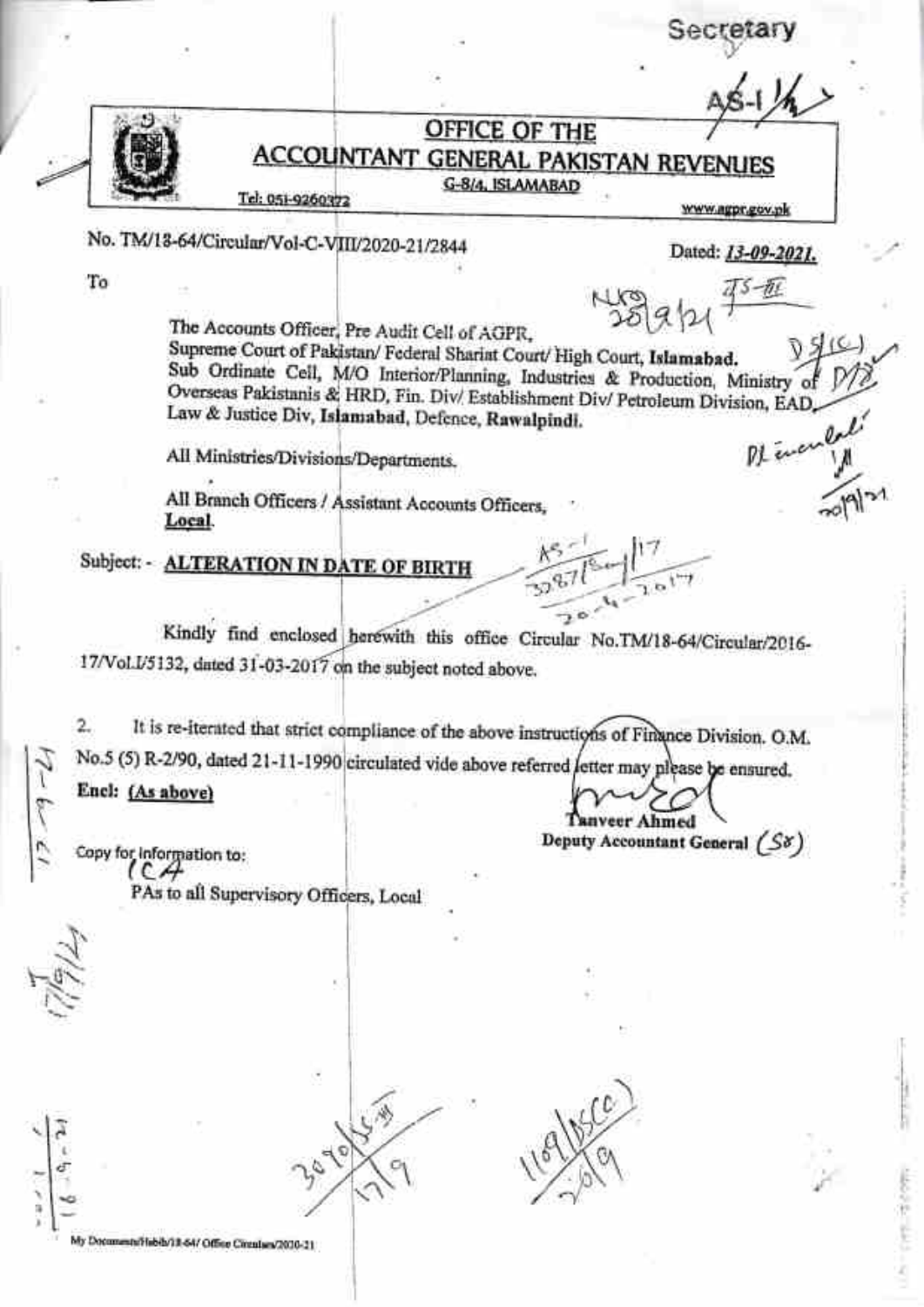#### GOVERNE FT OF PAKISTAN FINANCE DIVISION (REGULATIONS WING)

No.5(0)R.2/90.

Islamabad, the 21st November, 1999

**STEERING REP** 

#### OFFICE MEMORANDUM

Subjact:- ALTERATION IN THE DATE OP BIRTH.

The undersigned is directed to say that a question has been raised whether the date of tirth ones recorded in the service document of a Uovernment hervant under para 116 and 117 of GFR Vol.I can be altered with or without the previous approval of the Local Administration/Head of Department.

gunean a The case has been exacined in this Division in consultation with the Law & Justice Division. It is clarified that alteration in date of birth once recorded due to clerical error

can be made any time without previous orders of the Local Administration/Head of Department; but alteration due to reasung other than clerical ernor should not ordinarily be made without previous orders of the Finance Division.

3. At the time of joining service a Government servant is required to sign certain documents i.e. service book, age and health certificate and the date, month and year of birth is centioned by him there. If he keeps silent over it for years and towards the end of his service be comes forward for alteration of his date of birth, tith any plea, it would be an after-thought and

must be rejected forthwith.

Ministries/Divisions are requested to circulate the above " clarification in their Attached Iepartments and Subbreinate Offices.

### Winistriea/Divisions etc.

TRINING OF THE MANAGER, PROFITING CORPORATION OF PARTIES FARM AND THE RELENSED BY THE MANAGER OF PURLICATIONS, SARACHI : 1975 Price: St. 10.75

turesumptive pay **Arcolit** Tuterrou to i Se sets of promotions

Muhammad Ishaque ) Section Officer